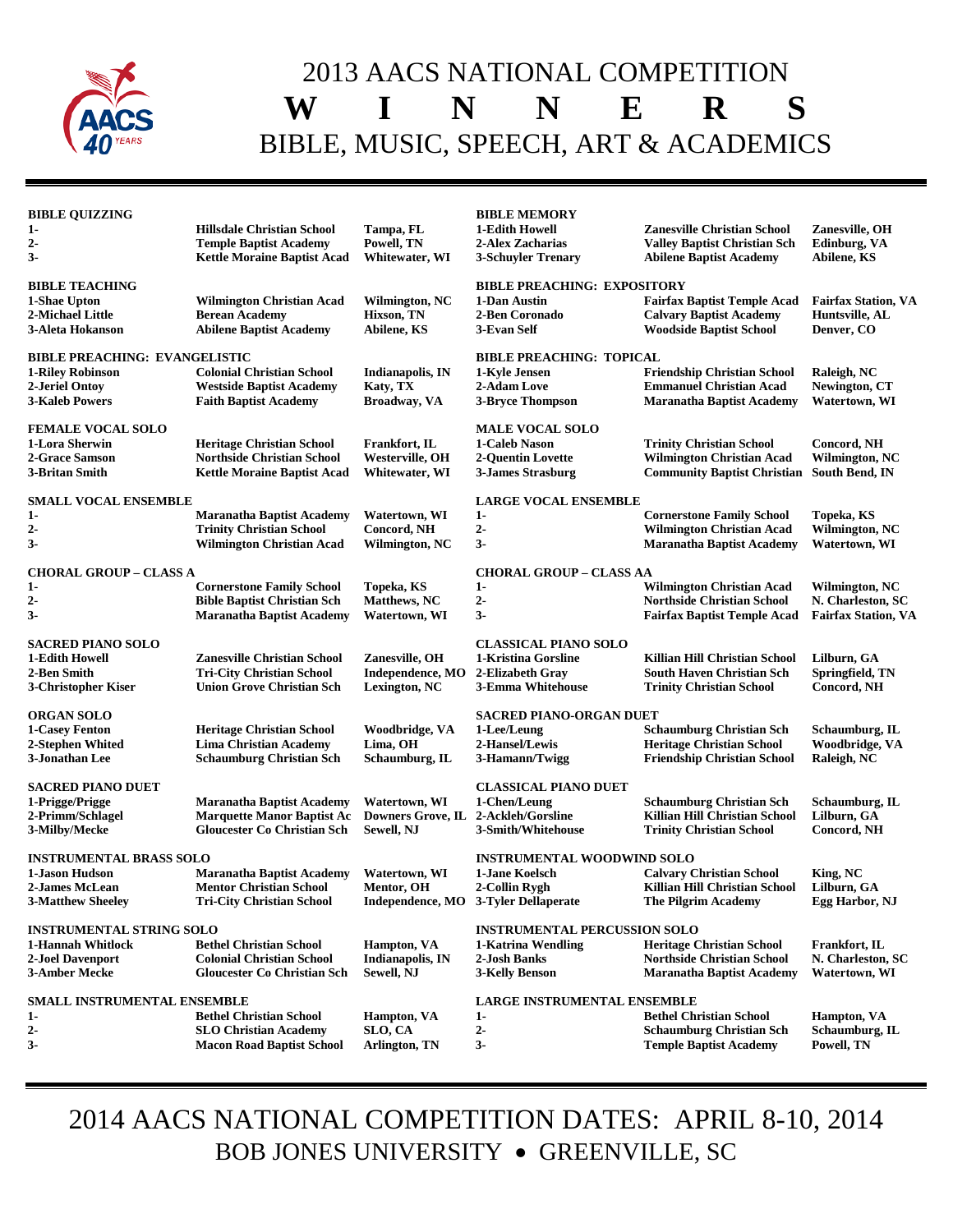| <b>HANDBELL ENSEMBLE</b>                         |                                                                           |                                             | <b>ORCHESTRA/BAND - CLASS A</b>                  |                                                                         |                                    |
|--------------------------------------------------|---------------------------------------------------------------------------|---------------------------------------------|--------------------------------------------------|-------------------------------------------------------------------------|------------------------------------|
| 1-                                               | <b>Gloucester Co Christian Sch</b>                                        | Sewell, NJ                                  | $1-$                                             | Maranatha Baptist Acad                                                  | Watertown, WI                      |
| 2-                                               | <b>Schaumburg Christian Sch</b>                                           | Schaumburg, IL                              | $2 -$                                            | <b>Bethel Christian School</b>                                          | Hampton, VA                        |
| 3-                                               | <b>Fairview Christian Academy</b>                                         | Athens, TN                                  | $3-$                                             | <b>Tri-City Christian School</b>                                        | Independence, MO                   |
| <b>ORCHESTRA/BAND - CLASS AA</b>                 |                                                                           |                                             | <b>HANDBELL/HANDCHIME CHOIR-CLASS A</b>          |                                                                         |                                    |
| 1-                                               | <b>Faith Baptist School</b>                                               | Fredericksburg, VA 1-                       |                                                  | <b>Heritage Christian School</b>                                        | Frankfort, IL                      |
| 2-                                               | <b>Community Christian School</b>                                         | <b>Bradenton, FL</b>                        | $2 -$                                            | <b>Emmanuel Christian Acad</b>                                          | Newington, CT                      |
| 3-                                               | Schaumburg Christian School Schaumburg, IL                                |                                             | $3-$                                             | <b>Tri-City Christian School</b>                                        | Independence, MO                   |
| HANDBELL/HANDCHIME CHOIR-CLASS AA                |                                                                           |                                             | <b>DEBATE</b>                                    |                                                                         |                                    |
| 1-                                               | <b>Schaumburg Christian Sch</b>                                           | Schaumburg, IL                              | 1-Fowler/Scarfi                                  | <b>Heritage Christian School</b>                                        | Woodbridge, VA                     |
| $2 -$                                            | <b>Gloucester Co Christian Sch</b>                                        | Sewell, NJ                                  | 2-Gibson/Pendergrass                             | <b>Cornerstone Family School</b>                                        | Topeka, KS                         |
| 3-                                               | <b>Franklin Road Christian Sch</b>                                        | Murfreesboro, TN                            | 3-Scheifer/Thompson                              | <b>Wilson Christian Academy</b>                                         | Wilson, NC                         |
| <b>DRAMATIC INTERPRETATION</b>                   |                                                                           |                                             | <b>ORAL INTERPRETATION OF POETRY</b>             |                                                                         |                                    |
| 1-Mimi Ackleh                                    | Killian Hill Christian School                                             | Lilburn, GA                                 | 1-Charlotte Ferris                               | <b>Emmanuel Christian Acad</b>                                          | Newington, CT                      |
| 2-Abagail Hall                                   | Lake Co Baptist School                                                    | Waukegan, IL                                | 2-Darian Spencer                                 | <b>Mountain View Christian Ac</b>                                       | Cowpens, SC                        |
| 3-Wyatt Howard                                   | <b>Alamance Christian School</b>                                          | Graham, NC                                  | 3-Sylvia Hanna                                   | <b>Gloucester Co Christian Sch</b>                                      | Sewell, NJ                         |
| <b>RELIGIOUS READING</b>                         |                                                                           |                                             | <b>DECLAMATION</b>                               |                                                                         |                                    |
| 1-Jeremy Webb                                    | <b>Heritage Christian School</b>                                          | Woodbridge, VA                              | 1-Tianna Francis                                 | <b>Killian Hill Christian School</b>                                    | Lilburn, GA                        |
| 2-Jessany Katka                                  | <b>Dublin Christian Academy</b>                                           | Dublin, NH                                  | 2-Spencer Shiflett                               | <b>Pleasant View Christian Ac</b>                                       | Taylors, SC                        |
| 3-Manissa Shiflett                               | <b>Pleasant View Christian Ac</b>                                         | Taylors, SC                                 | <b>3-Courtney Mullinax</b>                       | <b>Wilmington Christian Acad</b>                                        | Wilmington, NC                     |
| <b>HUMOROUS INTERPRETATION</b>                   |                                                                           |                                             | <b>DUET ACTING</b>                               |                                                                         |                                    |
| 1-Brooke Lucas                                   | <b>Zanesville Christian School</b>                                        | Zanesville, OH                              | 1-Katka/Torres                                   | <b>Dublin Christian Academy</b>                                         | Dublin, NH                         |
| 2-Colin Paine                                    | <b>Tri-City Christian Academy</b>                                         | <b>Chandler, AZ</b>                         | 2-Diugan/Abrudeanu                               | <b>Logos Christian Academy</b>                                          | Niles, IL                          |
| 3-Ethan Loy                                      | <b>Alamance Christian School</b>                                          | Graham, NC                                  | 3-Ackleh/Fulbright                               | <b>Killian Hill Christian School</b>                                    | Lilburn, GA                        |
| <b>ORIGINAL PERSUASIVE ORATORY</b>               |                                                                           |                                             | <b>EXTEMPORANEOUS SPEAKING</b>                   |                                                                         |                                    |
| 1-Brandi Simmons                                 | <b>Pleasant View Christian Ac</b>                                         | <b>Taylors, SC</b>                          | <b>1-Elyse Pendergrass</b>                       | <b>Cornerstone Family School</b>                                        | Topeka, KS                         |
| 2-Chelsea Pugh                                   | <b>Heritage Christian School</b>                                          | Woodbridge, VA                              | 2-John Hussain                                   | <b>Temple Baptist School</b>                                            | Herndon, VA                        |
| 3-Madelyn Hansel                                 | <b>Maranatha Baptist Academy</b>                                          | Watertown, WI                               | 3-Canaan Ford                                    | <b>Oakwood Christian Acad</b>                                           | Chickamauga, GA                    |
| ORAL INTERPRETATION OF SCRIPTURE                 |                                                                           |                                             | <b>READERS' THEATRE</b>                          |                                                                         |                                    |
|                                                  |                                                                           |                                             |                                                  |                                                                         |                                    |
| <b>1-Grace Stalinescu</b>                        | Killian Hill Christian School                                             | Lilburn, GA                                 | $1-$<br>$2-$                                     | <b>Temple Baptist Christian Sch</b>                                     | <b>Manchester, TN</b>              |
| 2-Charlie Cheema<br>3-Kaitlin Mowry              | Wilmington Christian Acad<br>Schaumburg Christian School Schaumburg, IL   | Wilmington, NC                              | $3-$                                             | <b>Gloucester Co Christian Sch</b><br><b>Schaumburg Christian Sch</b>   | Sewell, NJ<br>Schaumburg, IL       |
|                                                  |                                                                           |                                             |                                                  |                                                                         |                                    |
| <b>CHORIC SPEAKING</b>                           |                                                                           |                                             | <b>CALLIGRAPHY</b>                               |                                                                         |                                    |
| 1-                                               | <b>Gloucester Co Christian Sch</b>                                        | Sewell, NJ                                  | <b>1-Vanessa Torres</b>                          | <b>Heritage Christian School</b>                                        | Woodbridge, VA                     |
| $2-$<br>3-                                       | Calvary Baptist Church Acad Lakeland, FL<br>Killian Hill Christian School | Lilburn, GA                                 | 2-Phil Fortin<br><b>3-Kimberlee Ranck</b>        | <b>Eagle Heights Christian Sch</b><br>Westgate Christian School         | Kansas City, MO<br>Spartanburg, SC |
|                                                  |                                                                           |                                             |                                                  |                                                                         |                                    |
| <b>MONOCHROMATIC DRAWING</b>                     |                                                                           |                                             | POLYCHROMATIC DRAWING                            |                                                                         |                                    |
| 1-Tyler Mercado                                  | <b>Arrowhead Christian Acad.</b>                                          | Glendale, AZ                                | 1-Jenneth Dyck                                   | <b>Fairfax Baptist Temple Acad</b>                                      | <b>Fairfax Station, VA</b>         |
| 2-Hannah Munson<br>3-Julia Gunst                 | <b>Somonauk Christian School</b><br><b>Maranatha Baptist Academy</b>      | Somonauk, IL<br>Watertown, WI               | 2-Mikkailah Calapis<br><b>3-Preston Attebery</b> | Hudson View Christian Acad Yonkers, NY<br>Killian Hill Christian School | Lilburn, GA                        |
|                                                  |                                                                           |                                             |                                                  |                                                                         |                                    |
| <b>WATERCOLOR</b>                                |                                                                           |                                             | <b>OIL PAINTING</b>                              |                                                                         |                                    |
| 1-Hannah Zakaria                                 | <b>Fairfax Baptist Temple Acad</b>                                        | <b>Fairfax Station, VA 1-Hannah Higgins</b> |                                                  | <b>Ocean Co Christian Acad</b>                                          | <b>Toms River, NJ</b>              |
| 2-Madison McLain                                 | <b>Emmanuel Christian School</b>                                          | Hartsville, SC                              | 2-Sarah Oakley                                   | <b>Friendship Christian School</b>                                      | Raleigh, NC                        |
| 3-Dejoria Fong                                   | <b>Wilton Christian School</b>                                            | Wilton, CA                                  | 3-Annie Castilla                                 | <b>Fairfax Baptist Temple Acad</b>                                      | <b>Fairfax Station, VA</b>         |
| <b>ACRYLIC PAINTING</b>                          |                                                                           |                                             | <b>SCULPTURE</b>                                 |                                                                         |                                    |
| 1-Elizabeth Conrad                               | <b>Heritage Christian School</b>                                          | Frankfort, IL                               | 1-Joshua Moton                                   | <b>Garland Christian Academy</b>                                        | Garland, TX                        |
| 2-Alyssa Parise                                  | <b>The Pilgrim Academy</b>                                                | Egg Harbor, NJ                              | 2-Collyn Carter                                  | <b>Cornerstone Christian Sch</b>                                        | Decatur, AL                        |
| 3-Ashley McCrorie                                | <b>Baptist Academy</b>                                                    | <b>Indianapolis, IN</b>                     | <b>3-Dillon Smith</b>                            | <b>Pear Park Baptist School</b>                                         | <b>Grand Junction, CO</b>          |
| <b>TEXTILES</b>                                  |                                                                           |                                             | <b>CRAFTS</b>                                    |                                                                         |                                    |
| 1-Megan Aylestock                                | <b>Heritage Christian School</b>                                          | Woodbridge, VA                              | 1-Jennie Reynolds                                | <b>Shawnee Mission Christian</b>                                        | Westwood, KS                       |
| 2-L'Gean Guerrero                                | <b>Westside Baptist Academy</b>                                           | Katy, TX                                    | 2-Sarah McGraw                                   | <b>Gospel Light Christian Sch</b>                                       | Walkertown, NC                     |
| 3-Jessica Gloden                                 | <b>Temple Baptist Christian Sch</b>                                       | Manchester, TN                              | 3-Melanie Atallah                                | <b>The Pilgrim Academy</b>                                              | Egg Harbor, NJ                     |
| PRINTMAKING                                      |                                                                           |                                             | <b>STILL LIFE PHOTOGRAPHY</b>                    |                                                                         |                                    |
| 1-Abby Fleming                                   | <b>Bay City Baptist School</b>                                            | Green Bay, WI                               | 1-Emily Fratu                                    | <b>Logos Christian Academy</b>                                          | Niles, IL                          |
| 2-Kenny Lawson                                   | <b>Tuscaloosa Christian School</b>                                        | <b>Cottondale, AL</b>                       | 2-Jacob Baker                                    | <b>Heritage Christian School</b>                                        | Woodbridge, VA                     |
| 3-Dakota Banks                                   | <b>Trinity Christian School</b>                                           | Concord, NH                                 | 3-Stephanie Pantele                              | <b>Arrowhead Christian Acad</b>                                         | Glendale, AZ                       |
| <b>LANDSCAPES &amp; ARCHITECTURE PHOTOGRAPHY</b> |                                                                           |                                             | PEOPLE & ANIMAL PHOTOGRAPHY                      |                                                                         |                                    |
| 1-Alba Diaz                                      | <b>Heritage Christian School</b>                                          | Woodbridge, VA                              | 1-John Michaud                                   | <b>Heritage Christian School</b>                                        | Woodbridge, VA                     |
| 2-Rachel Johnson                                 | <b>Front Range Baptist Acad</b>                                           | Fort Collins, CO                            | 2-Alec Hutchins                                  | <b>Gospel Light Christian Sch</b>                                       | Walkertown, NC                     |
| 3-Steven Burroughs                               | <b>Bay City Baptist School</b>                                            | <b>Green Bay, WI</b>                        | <b>3-Lauren Treadway</b>                         | <b>Calvary Baptist School</b>                                           | Kingston, TN                       |
|                                                  |                                                                           |                                             |                                                  |                                                                         |                                    |